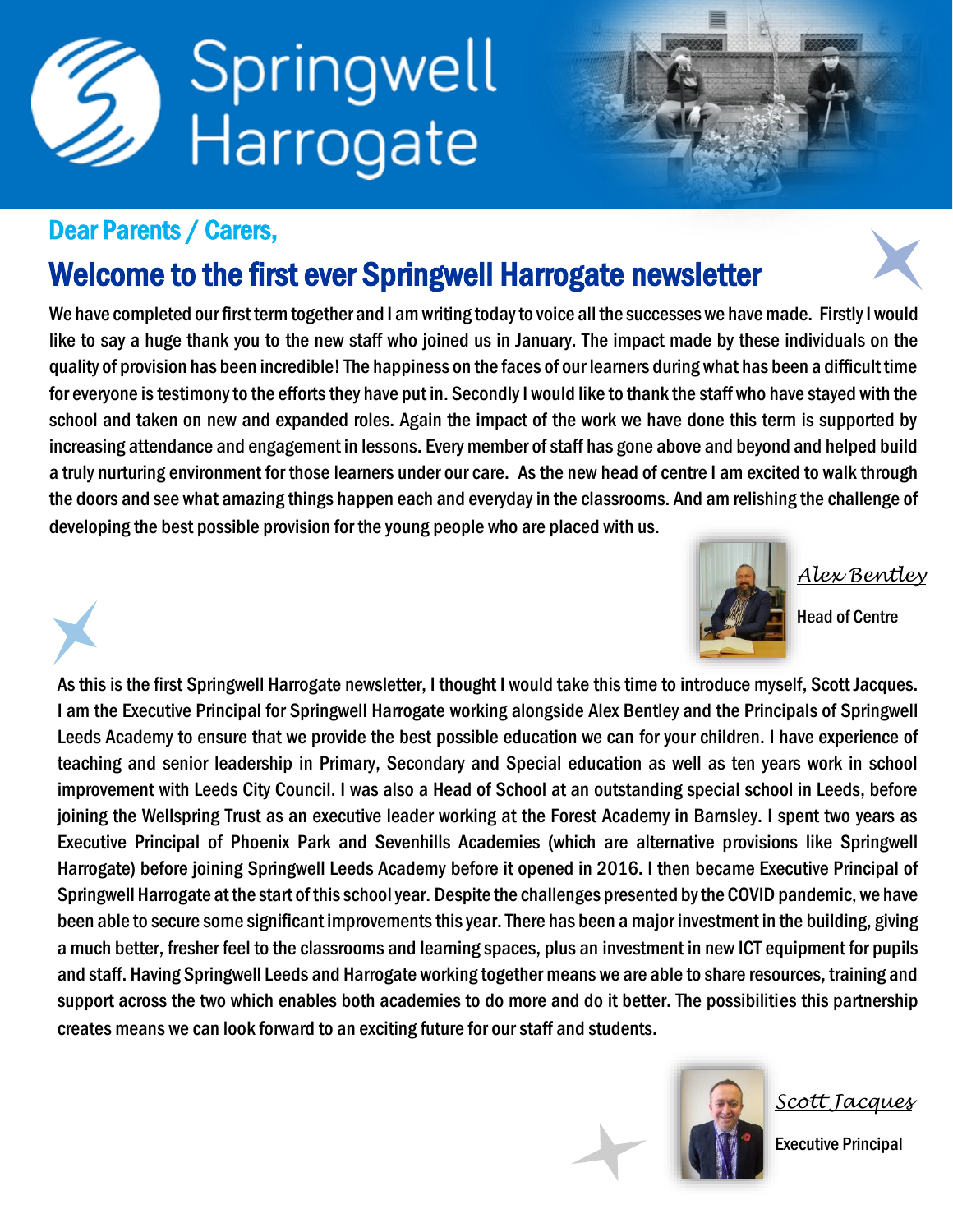# A round up from our staff

It's been a very exciting term setting up a new school and welcoming four new very talented TA's to our small team. The Y10/11 pupils are now able to enjoy yoga on a weekly basis set in a calm and relaxing atmosphere with candles and scented lavender. (They are far more flexible than our staff yoga club which takes place on a Wednesday after school).

The ODE groups have shown increasing confidence in their climbing skills at Brimham Rocks, mountain biking around Swinsty Reservoir, experiencing the bush crafts in Fox Wood cooking sausages and marshmallows on a campfire.

Cross curricular activities within Maths and Food Technology is well under way within the ASDAN lessons. We enjoyed Group C's measuring skills in the special Easter crispies today which was a great contrast to last week's bacon butties. The English/Art lessons have created a wave in the arts world with a recent "LIKE" from Antony Gormley with "My Field". Science and Art are also nestling nicely touching on optical illusions and psychology.

The environmental work supervised by a very knowledgeable gardener Anna Gugdan is progressing beautifully with frogspawn now in our school pond. Our chilli seeds are tendered caringly in the classrooms as are the spinach and lettuce in the green house. I gather some potatoes will be planted this week and will be ready in June.

We launched our sensory room recently which is a very special place to us all. One pupil who enjoys the tranquility there is holding a "Wear a Hat Day" for Charity this Friday. This is something he understands and wants to give something back to. We will be seen down our "cat walk" strutting our stuff wearing some item on our heads!

We are all looking forward to the summer term and already planning new engaging learning experiences to keep smiles on everyone's faces."

#### Mrs Kersey - Lead teacher of Arts and English

"We launched our sensory room recently which is a very special place to us all. The money for the larger sensory purchases has been raised by people in the local community. The pupils appear to really respect that the items were bought with people's own money. All the pupils have completed some work on their 'Window of Tolerance' in their Emotional Literacy lessons and looked at what it looks like for them. Our students can now see how the sensory room can help them when they are in hyper states to calm down and bring them up out of hypo states. The handmade framed paintings on the wall remind them how rhythm, repetition, routine and releasing can help them when they are emotionally dysregulated. The pupils have come to us with sensory ideas of their own now they understand this concept. A light pointer and a soft blusher brush have been added - all the young people's own ideas! Staff can be found there with the teal green light settings on with relaxing jungle sounds regularly!"

Mrs Renfrew - HLTA/ELSA/Wellbeing Champion